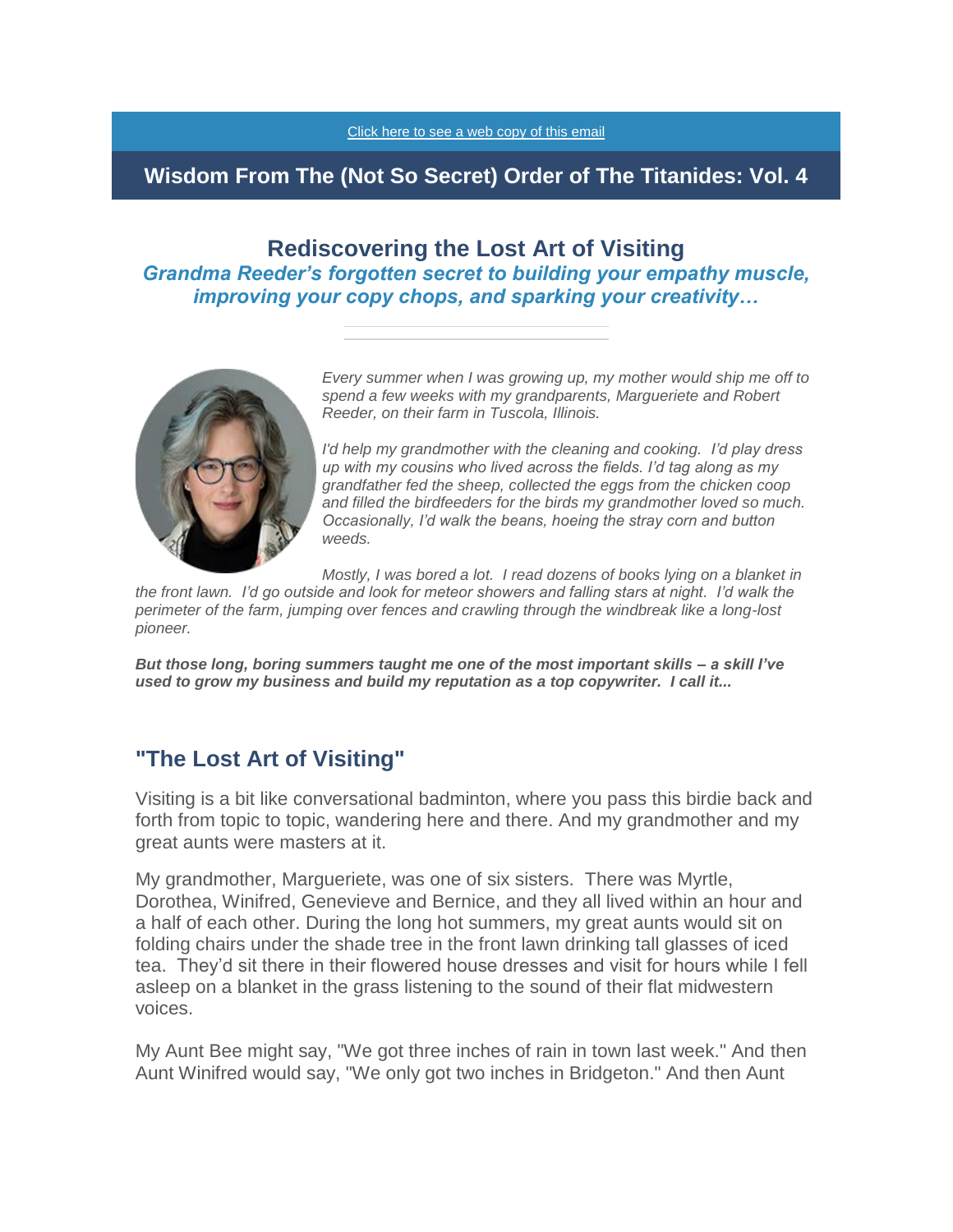Gen might say, "Do you remember that summer when it rained so much, and the Ford got stuck in the mud and we had to use the tractor to pull it out?" And Aunt Dot might chime in, "Remember when Myrtle and Floyd bought that brand new Model A, and Bob took Margueriete courting in it?"

Listening to my great aunts visiting taught me how to hold a conversation with anyone, on any topic. It forced me to get over my shyness around strangers. It taught me how to start a conversation and how to pass that badminton back and forth and keep it going.



## **Knowing how to "visit" makes you a better networker. It helps create connection and intimacy with your prospect. And it's the secret to writing more compelling sales copy.**

Dr. Sherry Turkle, a media scholar, psychologist and professor at MIT, studies the relationship between people and technology. In her new book, *Reclaiming*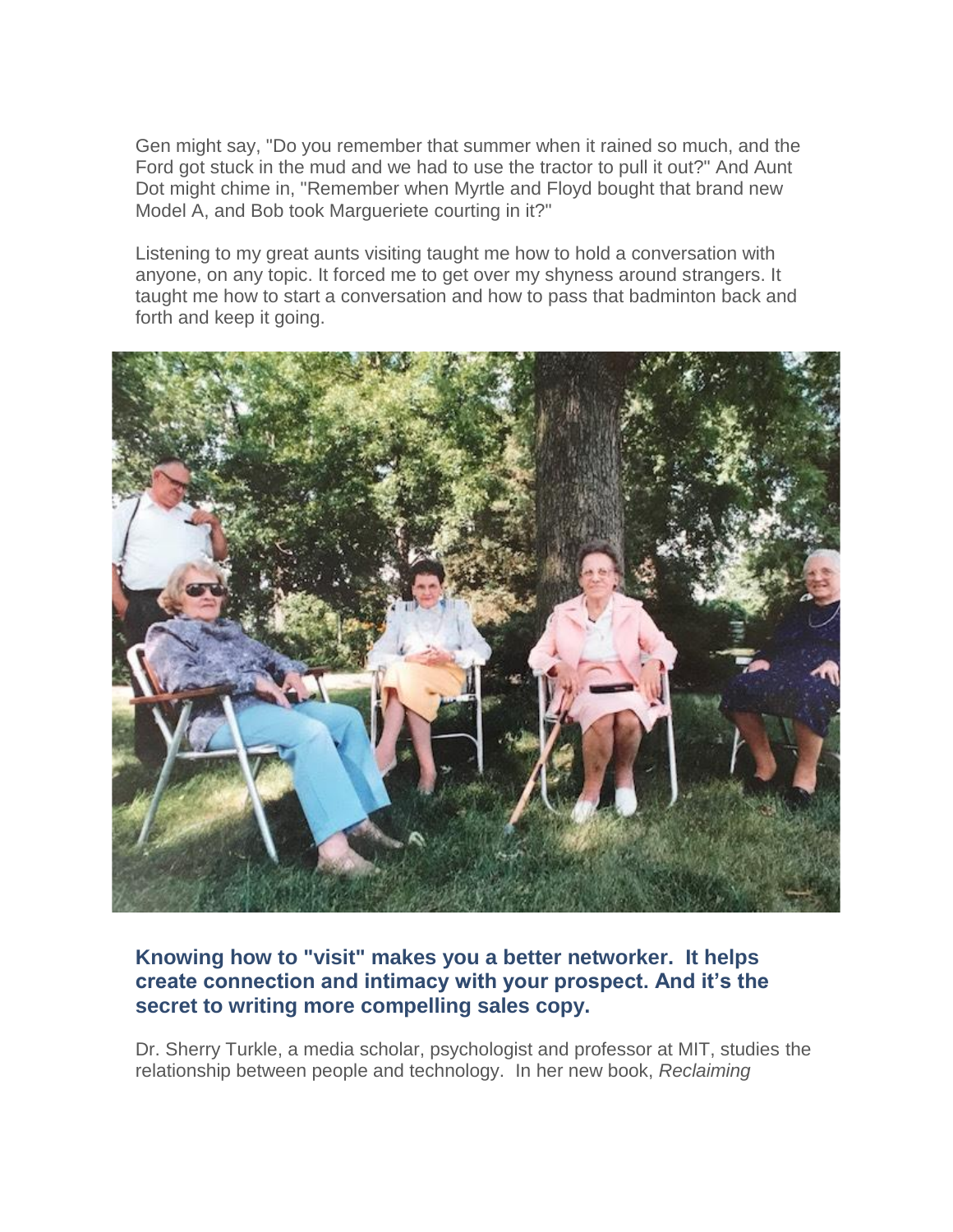*Conversation*, she explains that face-to-face conversation, or "visiting" as my grandmother called it, is critical to developing trust and self-esteem. It builds empathy, friendship and intimacy. And it increases our capacity for self-reflection and solitude. These are all key skills for any great writer or human being.

# **Visiting boosts your creativity.**

I was talking about this with another top copywriter, Henry Bingaman. Henry Bingaman and Jedd Canty are two of the most successful copywriters at Money Map Press. Together they have generated millions of dollars in revenue, probably more than any other team in Money Map history.

Henry was telling me that he and Jedd "visit" on the phone while they are driving to and from work. He said they will just be bullcrapping about a bunch of different topics and inevitably they'll start talking copy and end up generating new ideas and solving problems.

Dr. Turkle put it this way in a recent interview in *The Atlantic*, "Real in person conversations are messy, full of pauses and interruptions and topic changes and awkwardness. But the messiness is what allows for the true exchange of ideas. It gives you the time and the permission to think and react and glean insights. You never know when the interesting bit is going to come."

If you don't know how to hold a real, in-person conversation, you'll miss the interesting bits.

## **Visiting is the secret to becoming a super networker.**

Another great copywriter friend of mine, John Carlton, wrote about visiting on his blog, *The RANT*. In Career Hack #33, John calls "visiting," or the art of making conversation, the main tool you need for great networking. And he says most folks have no clue how to do it.

## **According to John, you need at least three different styles of conversation…**

- *Super polite and deferential. (You're on guard against offending anyone or coming across as too aggressive. Best to use this style when you're unclear who you're speaking with.)*
- *Collegial secret-sharing. (This involves the hushed "it's just you and me, my friend" speaking voice that implies that some serious info is now on the table. Good to use when you've established some connection and wish to start trading favors or info or introductions.)*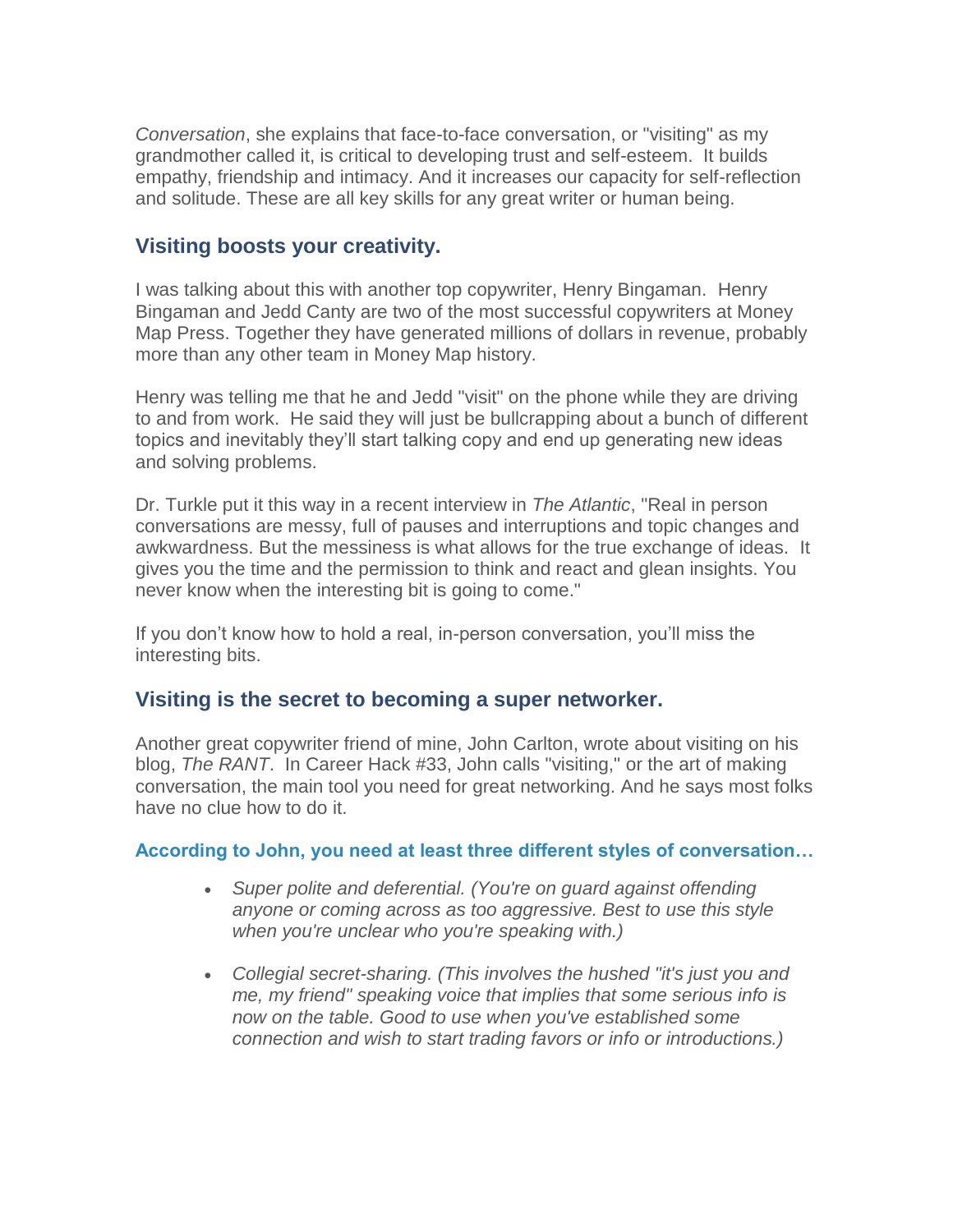*And raw locker-room style bonding. (If you can discover what floats your prospect's boat in humor, or politics or entertainment… and you have some insight or experience in the same vein… then you can sometimes speak very directly with him and trigger "hey, he's a good guy after all" feelings. We like those who are most like us.)*

#### **Here's how it works…**

When I first met John Carlton many years ago at his event in San Diego, I was super deferential. I told him how much I admired his copy. I sent him a testimonial for his course, *Kick-Ass Copywriting Secrets of a Marketing Rebel*. I was in awe of him.

Then a couple of years ago, Kevin Rogers invited me to speak at Copy Chief Live, and I spent some time hanging out with John. We sat next to each other at dinner and ended up having a fascinating conversation about contemporary art and creativity. And it turned out we shared many of the same philosophies about the creative process. We had moved on to collegial secret-sharing.

Then recently I ran into John again at a Gary Halbert memorial event in Las Vegas. I ended up eating dinner with John and a small group of guys who are legends in the business. I was the only woman at the table. The conversation rapidly descended into locker-room style humor, and I gave back as good as I got. By the end of dinner, John had nicknamed me "M" after Judi Dench in the James Bond movies. Best nickname EVER!

Knowing how to make conversation, or visit, is the key to developing real relationships, and it's one of your strongest advantages. Do it right, and you've got a huge advantage. Do it wrong, and you can ruin a relationship before it ever begins.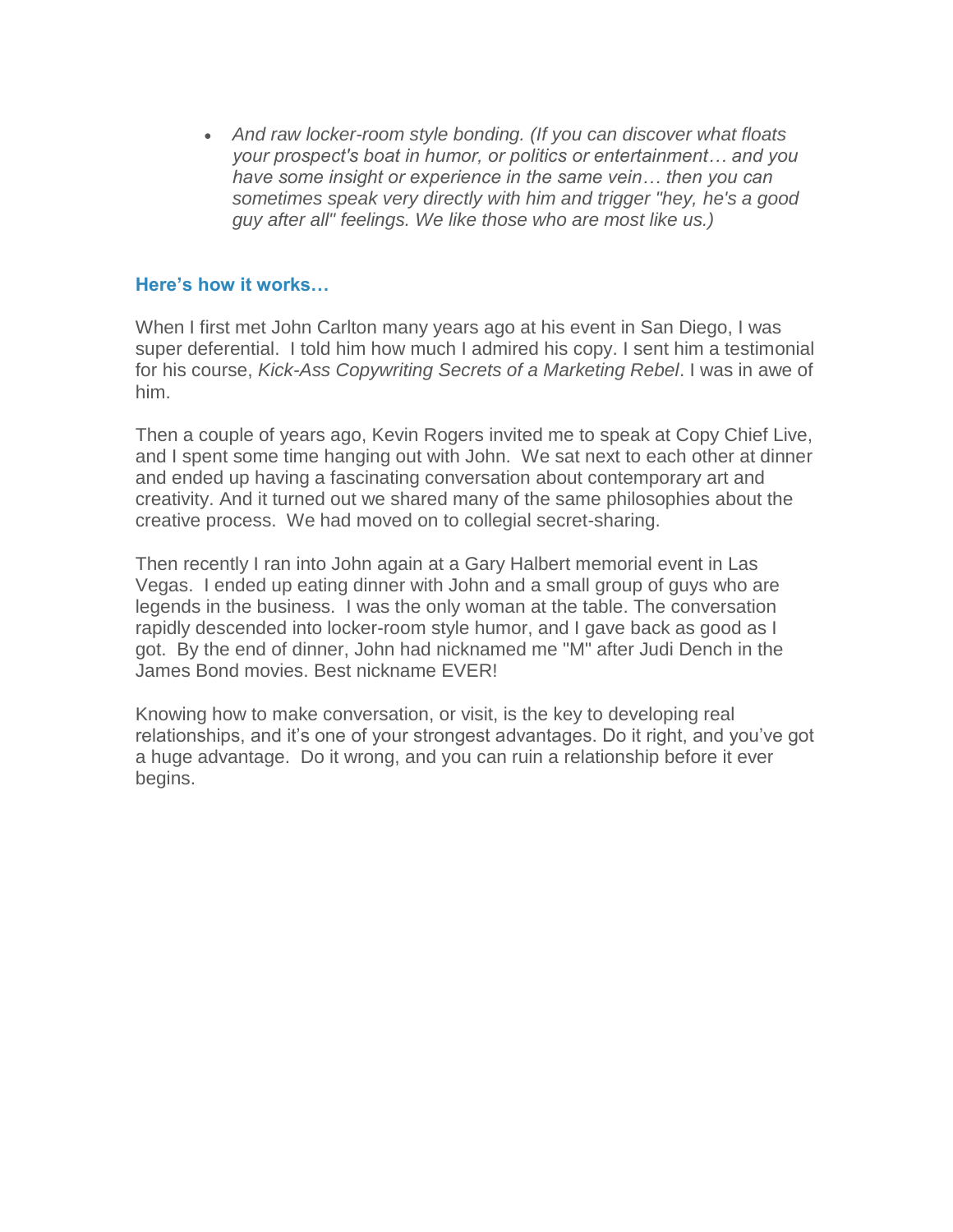

The very best networkers use each of these styles. And they have the ability to shift seamlessly from one to the next when social cues dictate a change in the process.

It was my grandmother who forced me to learn this skill. Every time I came to the farm, my grandmother would insist that we make the rounds and visit all of my great aunts, all of their children and all of my cousins.

I remember sitting in the driveway outside my Cousin Virginia's house refusing to go in. I was this awkward teenager. I didn't know my cousin and her family that well. But my grandmother (oh, she was stubborn) would not leave the driveway. She demanded that I go in, and that I sit down, and that I visit with my cousins. Now, I'm grateful to her because…

## **Visiting is one of the best ways you can get to really know your customer.**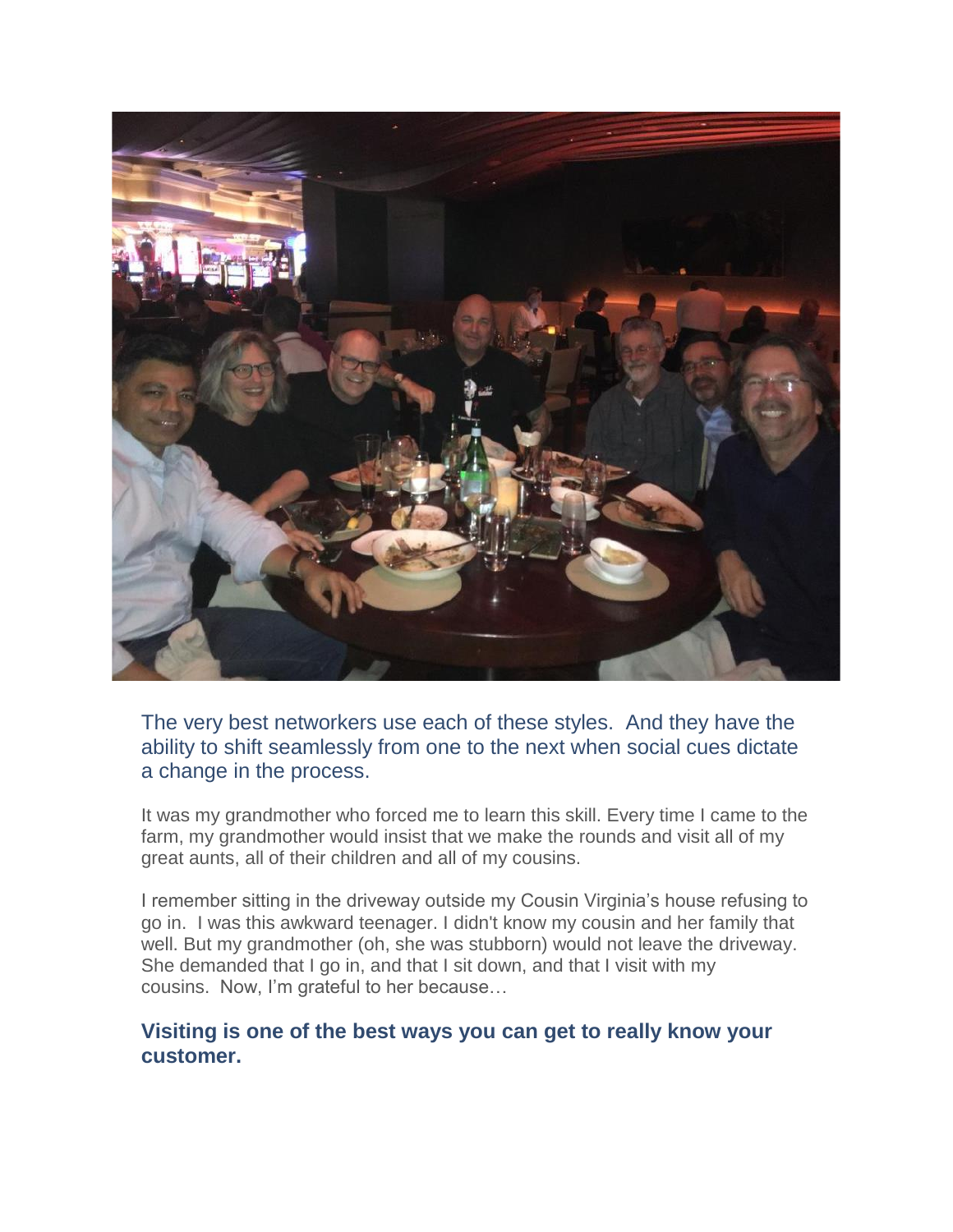Now everyone tells you these days that you have to get to know your customers. But no one really tells you how to do that.

They tell you, "Be sure to talk to your prospect. Know what motivates them. Know their pain points." Then they tell you to do this complicated survey until you feel like you're someone in a mall accosting people with a clipboard asking questions. It feels more like a dental exam than two human beings just talking to each other.

That's because we have forgotten how to visit. MIT's Sherry Turkle explains that "visiting" allows us to be fully present and vulnerable. When you visit with someone face-to-face, you make eye contact, you notice their tone and posture, you learn how to respectfully confront someone, how to comfort them. In short, "visiting" creates empathy and intimacy. And this is one of the most powerful skills we have as copywriters.

When I first started working with A-list copywriter Parris Lampropoulos, one of the very first assignments he gave us was to go out, sit down and have a conversation with the prospect. My elderly neighbor, Deana, had arthritis. So I went next door, sat down and visited with her.

We talked about her husband, her kids, her grandkids. Then I looked down at her hands and they were these gnarled, tangled messes on her lap. I asked her about those hands.

She told me what happened one year when she was about to go on vacation with her family. I think they were going someplace in Florida. She and her husband were both blue collar workers at Kroger, the local grocery store chain. They had six kids, so this was a big deal for them to all go on vacation together.

A girlfriend of Deana's asked her to fill in for her at the deli counter at Kroger the day before she was supposed to leave on vacation. Deana spent the entire day hauling cheese and meat, putting it on the slicer and shoving it back and forth with her hands. The next day they were leaving on vacation, and her hands and arms were so sore, and so swollen, and so inflamed that she couldn't even drive.

She was in excruciating pain. She cried all the way down in the car, and she spent most of that vacation in the hotel room. Now whenever I write about arthritis remedies, I see Deana's hands.

Mercy Kay is a Titanide who understands the power of visiting. She was chosen to train with me in Advertorial Bootcamp at Money Map Press. We were working on advertorials for a marijuana investing product.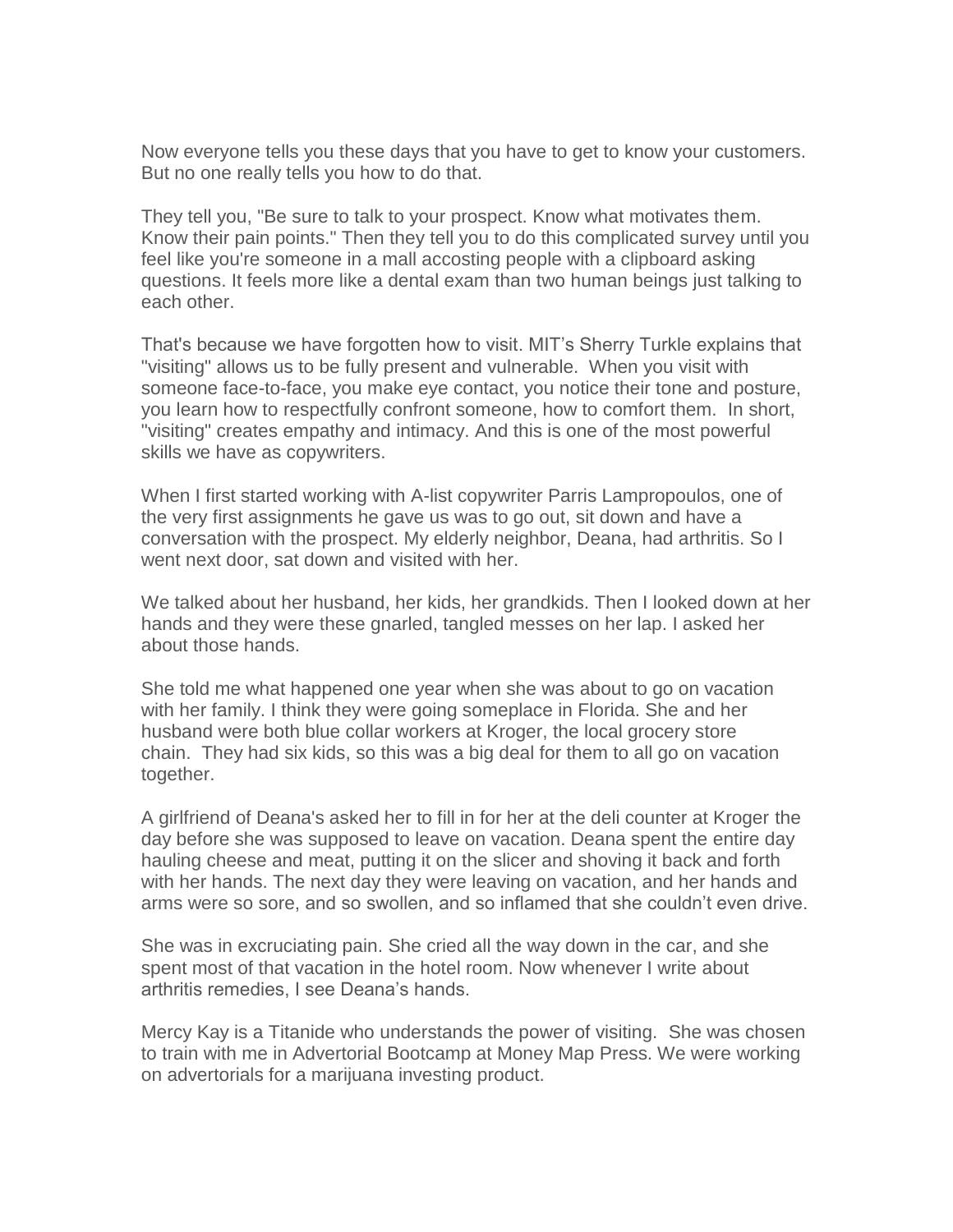Mercy had a friend who had a membership at a local golf course, which was swimming in financial investing prospects. So Mercy took herself off to the golf course and sat down and visited with potential investors. She asked them about investing in the marijuana industry. She ended up getting an entire download of objections, which she used to write better advertorials.

#### Visiting improves your copy chops…

Not only does knowing how to visit help you connect with your prospect, but I think it's also one of the reasons why I am so good at transitions from one idea to the next. From one sentence to the next. From one paragraph to the next.

Because ultimately, that's what conversational badminton, or visiting, is. That person says something, you find something in their statement, in their comment, that you can then pull, like a thread, to then pass it back to them. And that's exactly how you make connections between ideas and sentences.

## The problem is, most of us have forgotten how to hold a simple conversation with another human being.

When my grandmother passed away, the funeral was in Tuscola, of course, where she had lived for most of her life. The visitation went from 5:00 p.m. to 8:00 p.m., and I bet close to 200 people came through that line to give their condolences to our family.

My youngest sister, Bethany, was on my left, and my middle sister, Jennifer, who many of you know, was on my right. As each person came through the line, they would introduce themselves, and we would visit with them for a while and then move onto the next person.

Bethany was just standing there, awkwardly trying to deal with this mass of humanity. But Jennifer had spent many of those summers on the farm just as I did, and the two of us were like conversational badminton masters. Someone would come up to us and say, "I used to serve on the school board with your grandfather." And Jennifer and I would manage to turn that into a conversation about rural school consolidation… or maybe we'd share a story our mother told us about high school in Tuscola in the 1950s… or I'd talk about my son's current report card.

The conversation would drift from topic to topic just like it did with my great aunts until the next person in line came up, and we would find something else to visit about.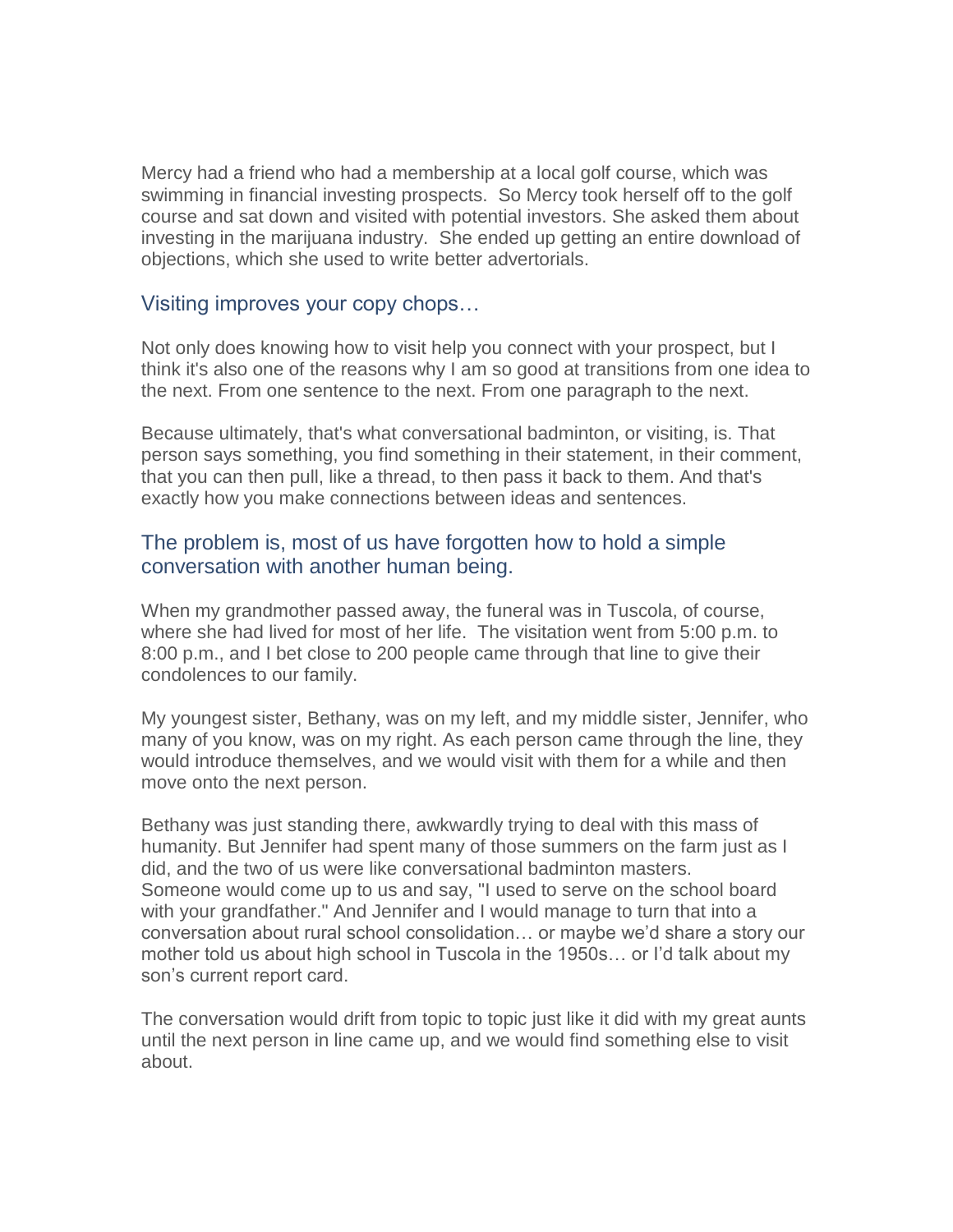Bethany just looked at Jennifer and me and said, "How do you do that? How do you just stand here for three hours and talk about nothing to complete strangers?"

It's the lost art of holding a conversation, and gently helping someone to keep it going by throwing another gambit over the net that they can pick up on. A single connection. A thread. This is how you get to know each other as human beings.

## **Contrary to popular belief, cell phones don't encourage conversation, they KILL it.**

In today's world, where we treat our cells phones more as an appendage than a tool, we are losing the art of human conversation. And as Dr. Turkle points out, this inability to connect through face-to-face conversations undermines our relationships, our creativity and our productivity.

- The Pew Research Center did a study in 2015, and they discovered that nearly 9 out of 10 cell phone users check their phones during social gatherings. Over 80% of them said it hurt the conversation.
- Another study showed that just placing your phone face down on the table when talking with someone changes what you talk about and the degree of connection you feel. Even silent phones disconnect us from each other.
- And scientists at the University of Michigan reviewed 72 different studies over the past thirty years and they found a dramatic drop in empathy among college students after cell phones became ubiquitous.

Visiting is a lost art. Go and stand in line at a coffee shop and notice what happens. If the line is not moving, and you're standing there for two or three minutes waiting for your coffee, look around you. I guarantee you, everyone will be standing there staring down at their cell phones.

I know I'm going to come across as one of those crotchety old people. But I remember when waiting in line was when you would practice visiting.

You would be standing there bored, and there was nothing to do. There were no devices you could hold in your hand. So you'd strike up a conversation.

You might say to the person in front of you, "Oh that's a lovely scarf. Where did you get it?" And they might say, "Oh on my last trip to Ecuador." And you'd say,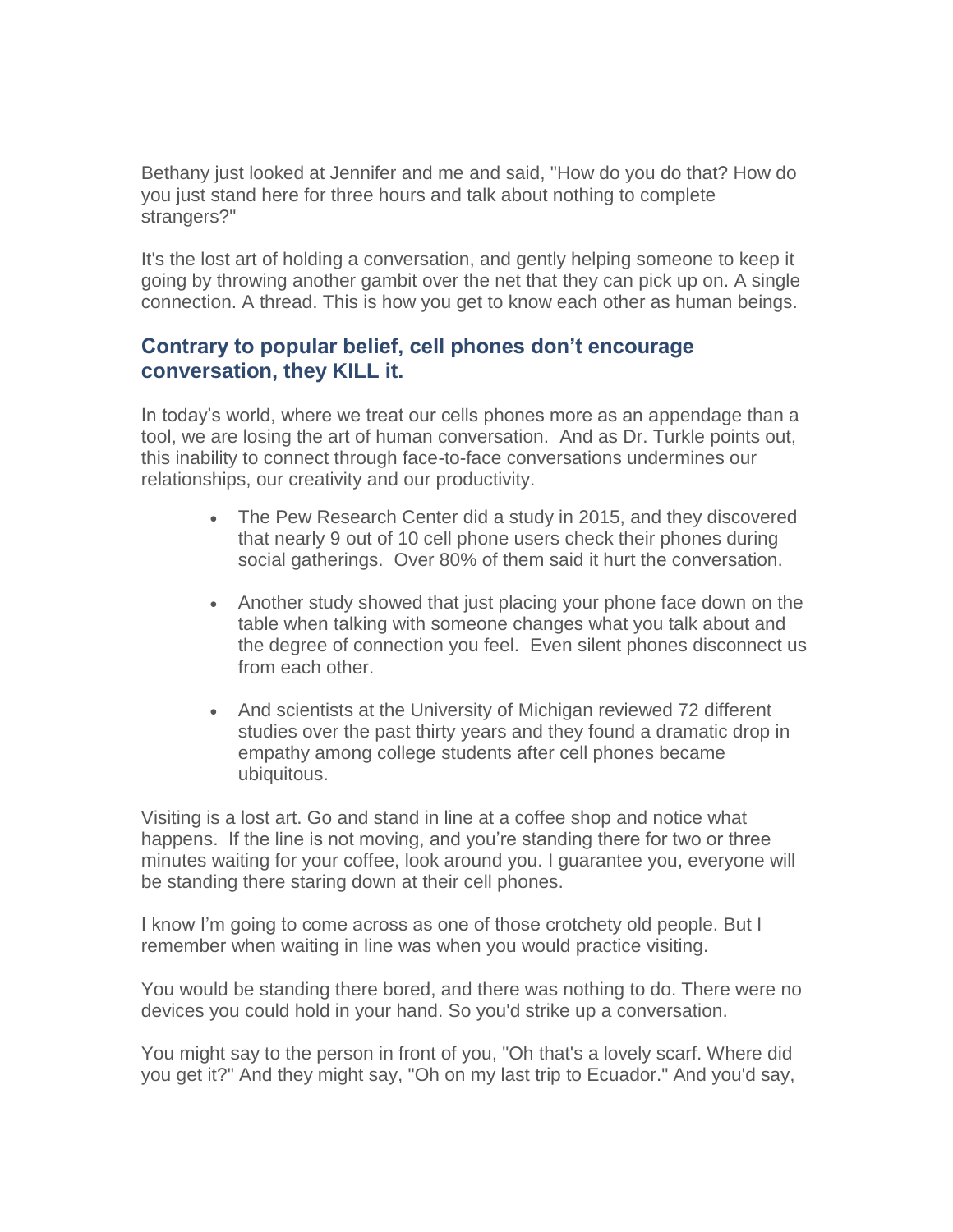"Oh my God, I've always wanted to travel overseas. What was it like in Ecuador?" And they might say, "Oh I served in the Peace Corps there when I was in my 20s." And you'd say, "Oh that's remarkable. What was that like?"

And by the time someone delivered your coffee, you knew something about this person. You had formed a human connection with them.

## **How will you get to know anyone – whether it's your prospects, your neighbors or your children – if you don't have conversations with each other?**

If you walk into a waiting room or stand in line these days, you'll notice everyone is sitting there on their cell phones. No one is making small talk. No one is "visiting" any more.

I was at a diner in Cincinnati with my husband Tom a few weeks ago getting breakfast. It was crowded and about 10 of us were crammed in a small space by the counter waiting for a table. There was an older gentleman sitting on the bench waiting, and he struck up a conversation with everyone around him. He talked to everyone.

And it was funny to watch how people reacted. Some were horrified and they clutched their cell phones like an emergency raft. Others engaged with him, talking about the Cincinnati Bengals or the bad weather or local politics.

So many times, the random "visiting" conversations I've had with strangers in airports and waiting rooms have ended up making my day. I've met fascinating people or just formed a brief human connection. Social media is not the same as engaging in face-to-face interactions.

## **The critical difference between texting and talking.**

Texting, posting, and Instagramming is the opposite of open-ended, spontaneous conversation. It's about showing off, posturing, judging, shaming, blaming, self-promoting… pretty much the opposite of real conversation.

Real human conversation is awkward, messy and filled with boring bits. But it's when we stumble, or misspeak, or fall silent that we reveal ourselves to each other. It's when we are most vulnerable. It's also when we are most likely to stumble on new ideas.

I attended a recent Titans Mastermind meeting in January, and I shared my business plan for the Titanides with a room full of the smartest most successful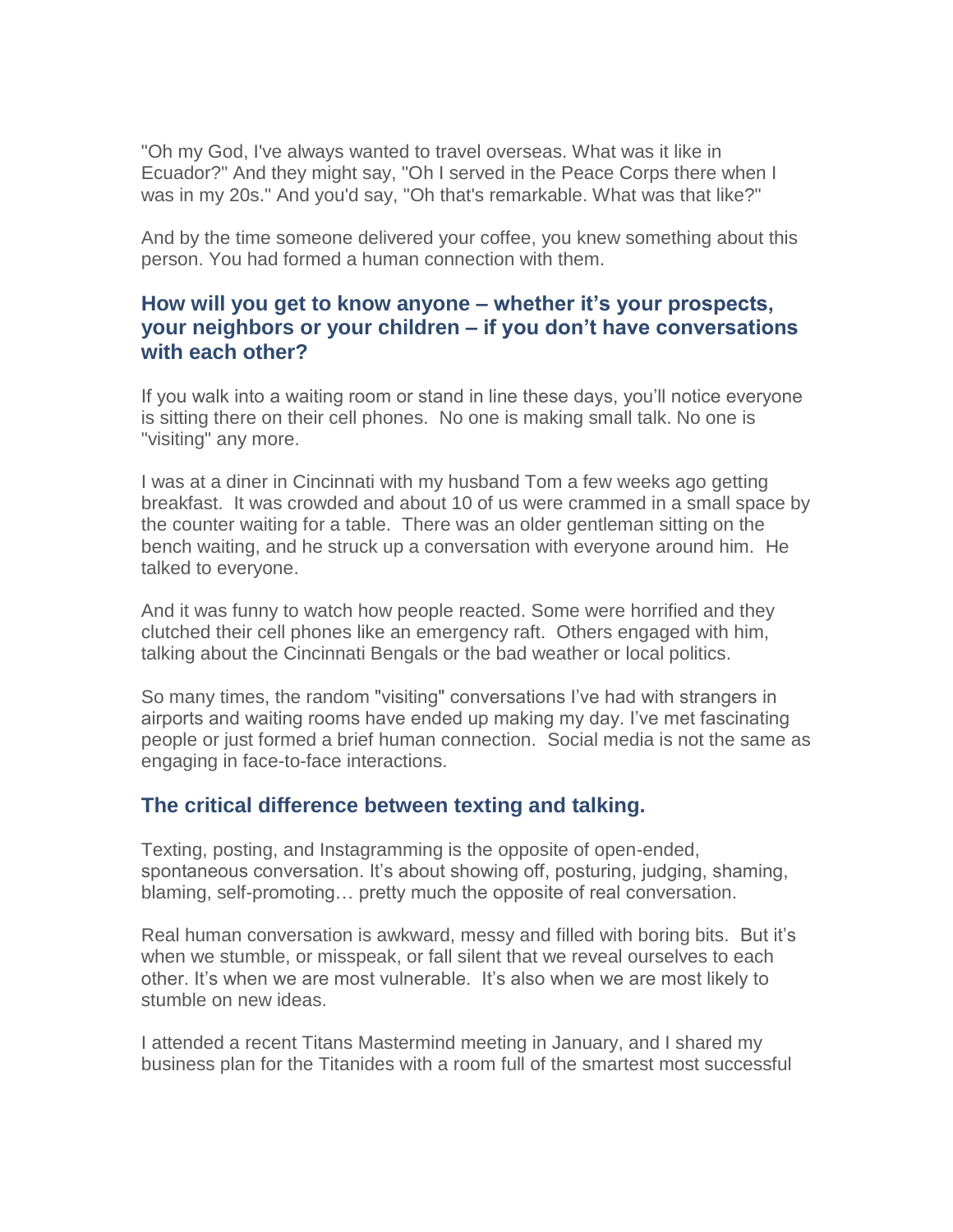marketers in the business. And I asked them for their feedback.

The result was one of the most difficult and challenging conversations I've had in years.

## **"Do you want them to be grateful or do you want them to respect you?"**

Someone asked me why I ran this group more like a charity than a business. I said I wanted these resources to be available to all women, but I was struggling to pay for it. I confessed that I'm still not at breakeven yet and I have so many things I want to create and build for women here.

Then one of the most successful marketers I know asked me, "Do you want these women to be grateful or do you want them to respect you?" And those words went through me like an arrow.

Then fellow Titanide Abbey Woodcock shared her pricing survey with us this month, and I was shocked at the massive pay gap between men and women in this industry. It was worse than I expected. I asked myself, "What was I teaching? What kind of example was I setting by not charging what the Titanides is worth?"

Finally, David Deutsch, my longtime friend and mentor, emailed me and said, "You make it seem more like a charitable donation when it's really such a nobrainer, easy decision to pay a measly \$600 bucks a year to be hooked into resources and a network like that – and a person like you. And you can – and probably should – quote me on that."

Instead of arguing, I did what I've been telling so many of you to do when receiving feedback. I simply listened and took the coaching.

If you were at the Titanides Gala last fall, then you know that I encouraged everyone to become a sustaining member. I asked everyone to contribute \$29 to \$49 a month depending on their circumstances. Many of you signed up for a founding membership in the Titanides, and I'm incredibly grateful.

I also offered to "pay it forward" with a \$1.00 annual membership for anyone who could not afford to pay. And I continued to deliver all the membership benefits to all Titanides, even those who did not join. And that offer still stands for now.

## **But going forward, I will be taking the coaching. I'll be working hard to determine a fair and sustainable pricing structure and to follow my own**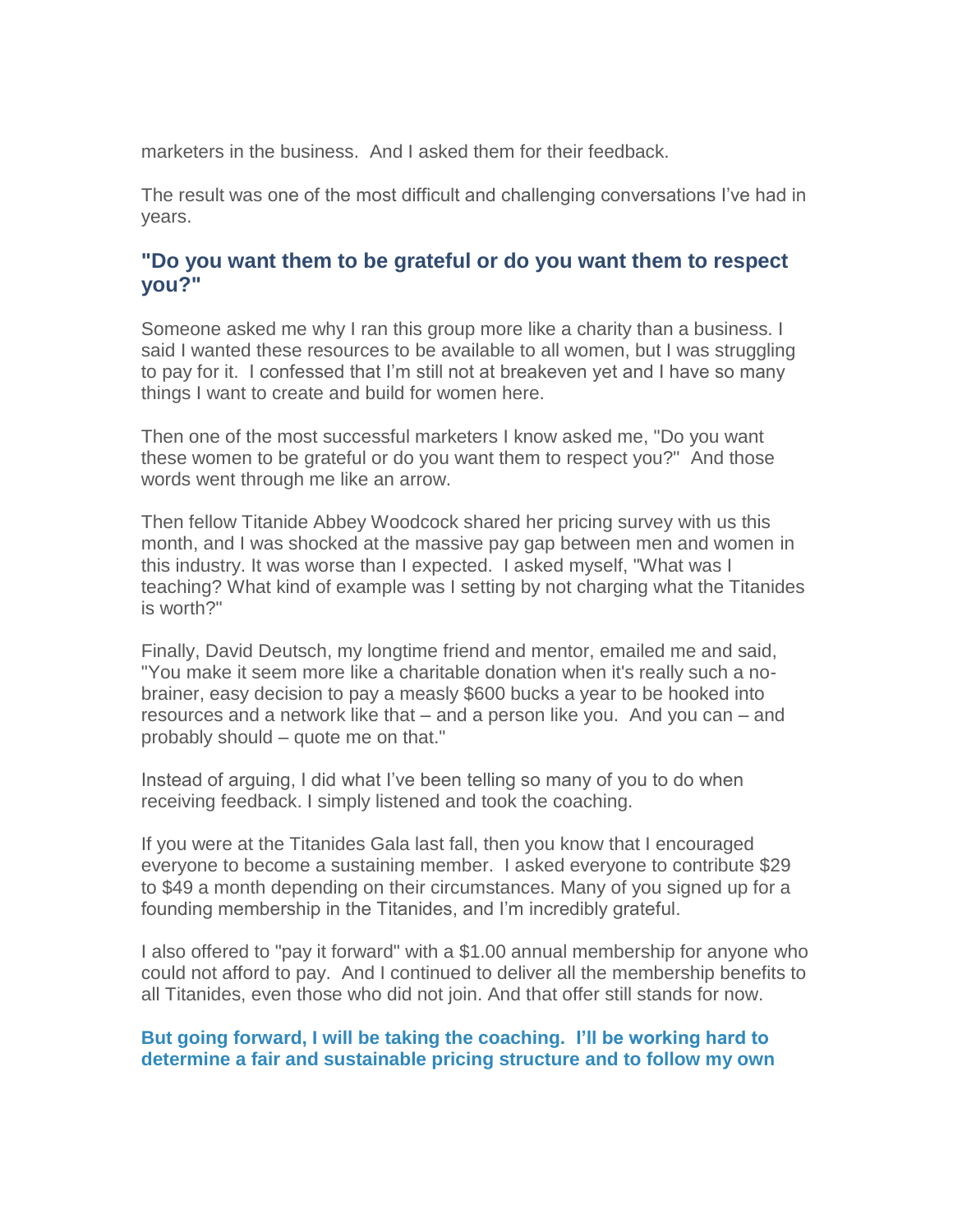#### **advice and charge what I am worth.**

Because if we are going to continue as a community, we must become fully selfsustaining through our own contributions, as my favorite 12-step fellowship puts it.

So, if you find value in this newsletter, if you find value in this community, in the events, in the private Facebook group, in the connections and resources and mentoring, then please become a paying active member of the Titanides today.

# **Gifts of the (Not So Secret) Order of the Titanides**

When you become a sustaining member of the Titanides today you get…

- Access to our private Titanides Facebook group, where you'll find collective mentoring from some of the most experienced women in the business. You'll get practical advice, connections to top marketers, job postings, copy lessons, life lessons and so much more.
- My weekly vlog (video blog) where I share life, business and copywriting lessons I've learned from my mentors, from my clients, from copy chiefing other writers, and from my own nearly twenty years in the business.
- Our monthly newsletter packed with insights, advice, stories, upcoming events, and more!
- Twice monthly live Fearless Fast Writes. These 45-minute sessions focus on writing to discover the revelations and ideas lurking just below the surface of your subconscious. Fast Writes are a great way to spark your imagination and get your creative juices flowing.
- Invitations to special events and in-person conversations where we hone our "visiting" skills and discuss issues facing women, both in life and in our careers.
- Access to our Members-Only website where you can gorge on past newsletters, vlogs, and our first-ever Titanides conference with presentations by some of the best women in the industry. Plus, you can join our own Titanides marketplace with special offers on fantastic products for copywriters, marketers and entrepreneurs.

**Become A [Sustaining](https://titanidesllc.acemlna.com/lt.php?notrack=1¬rack=1&s=bad97c655476f96a390a72c05a742011&i=141A191A27A947) Member**